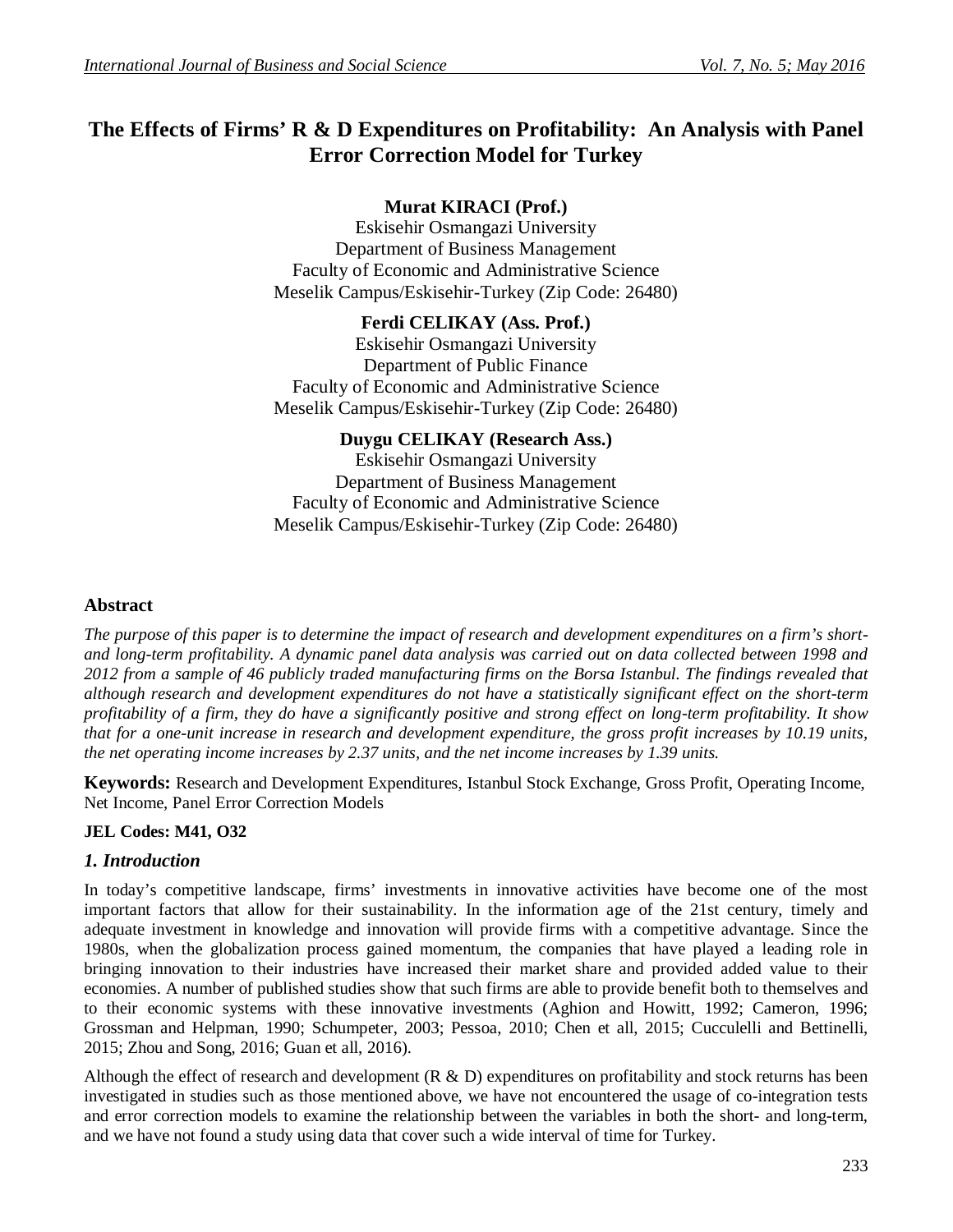Therefore, to contribute to the literature in this study, we plan to answer the question "how much do R&D expenditures affect firms' short- and long-term profitability?"

### *2. Literature Review*

The relation between firms' R&D expenditures and profitability has been subjected to several studies since the 1970s. Researchers have used different profitability indicators of firm's indifferent sectors to measure the effects of R&D activities on business performance and have attempted to determine the factors that directly or indirectly affect this relation. A reason why there are so many such studies the diversity of available statistical and econometric models. Each study is distinctive and different. Thus, because these models have individual hypotheses, they require different variables and shed light on different aspects of the relation (e.g., the long or short term, continuity of the relation, interactive latency).

When examining the literature, studies indicating that there is a positive relation between R&D and profitability are relatively dominant. However, some studies indicate that R&D expenditures have no effect on the profitability of firms, such as those of Lee et al. (1994) and Yucel and Kurt (2003). As one of the first researchers on this subject, Branch (1974) suggested that R&D expenditures affect the future profitability and are affected by the former profitability. Later, Ben-Zion (1978) developed a model on the effect that the deferred amount has on the advertisement and R&D expenditures and determined there to be a positive relation between profitability, and R&D expenditures. Morbey (1988) confirmed that an R&D expenditure that is above a certain threshold value will reveal a strong relation between firms' R&D expenditures and the growth rate of the sale in the following years and determined a slight correlation between R&D density and an increase in profitability.

A positive and significant relation between the costs, which indicate firm's R&D expenditures or R&D density, and the profitability indicators was found in studies by Capon et al. (1990), Hajiheydari et al. (2011), Ayaydın and Karaaslan (2014), Kocamis and Gungor (2014); between the R&D expenditures and price-cost range in workby Yoon (2004); and among R&D expenses, share earnings and asset profitability in work by Karacaer et al. (2009).

In addition to the studies mentioned above, which indicate the existence of the relationship between R&D and profitability, other studies consider why, for how long and under which conditions the relation between R&D expenditures and profitability is positive. For example, Eberhart et al. (2004) stated that a sudden increase in firms' R&D expenditures returned more than the usual during 5-year periods due to the weak reaction of the market and mispricing. Moreover, Yeh et al. (2010) confirmed that the positive effect of R&D expenditures on firm performance continues, to a certain extent. Above a certain rate, R&D expenditures have a negative effect on profitability. Thus, Wang (2009) explained the relation between R&D expenditures and firm performance as a reversed s-curve. Yang et al. (2014) determined that there is an s-curve relation between R&D expenditures and performance as a result of their research on firms in Taiwan. Ciftci and Cready (2011) suggested that when a firm grows, the positive relation between R&D density and future income also increases; however the fluctuation decreases. Peters and Schmlele (2011) confirmed that firms that engaged in R&D activity made more profits than those that did not.

In addition, the writers stated that if firms are involved in R&D activity in other countries, rather than only in their own country, the effect of R&D on profitability is doubled (Peters and Schmlele, 2011). Moreover, Sahar and Yalali (2014) determined that the positive effect of R&D expenditures on profitability reached its maximum level in the 4th year of expenditures. Apergis and Sorros (2014) stated that the effect of R & D expenditures on profitability is greater in the energy sector, especially renewable energy firms. Identifying the relationship between R & D expenditures and profitability in literature affects the recognition of R&D expenditures. Chauvin and Hirshcey (1993) stated that R&D and advertisement expenses have major and consistent effects on the cash flows of firms and those very large firms should approach these expenses as ways of providing cash flow rather than costs. Nissim and Thomas (2000) expressed that capitalizing and amortizing R&D expenditures rather than expensing them make it easier to match the expenses with their advantages. Shin and Kim (2011) stated that R  $\&$ D activities of small and midsize firms increase the firm value and that capitalized R&D expenditures have a greater effect on the firm value than do those expensed.

In some of the studies summarized above, the effect of R  $\&$  D expenditures on firm profitability and share earnings has been studied, but no study using a co-integration test and error correction model to analyze the existence of a relation between these variables on both a short- and long-term basis has been found.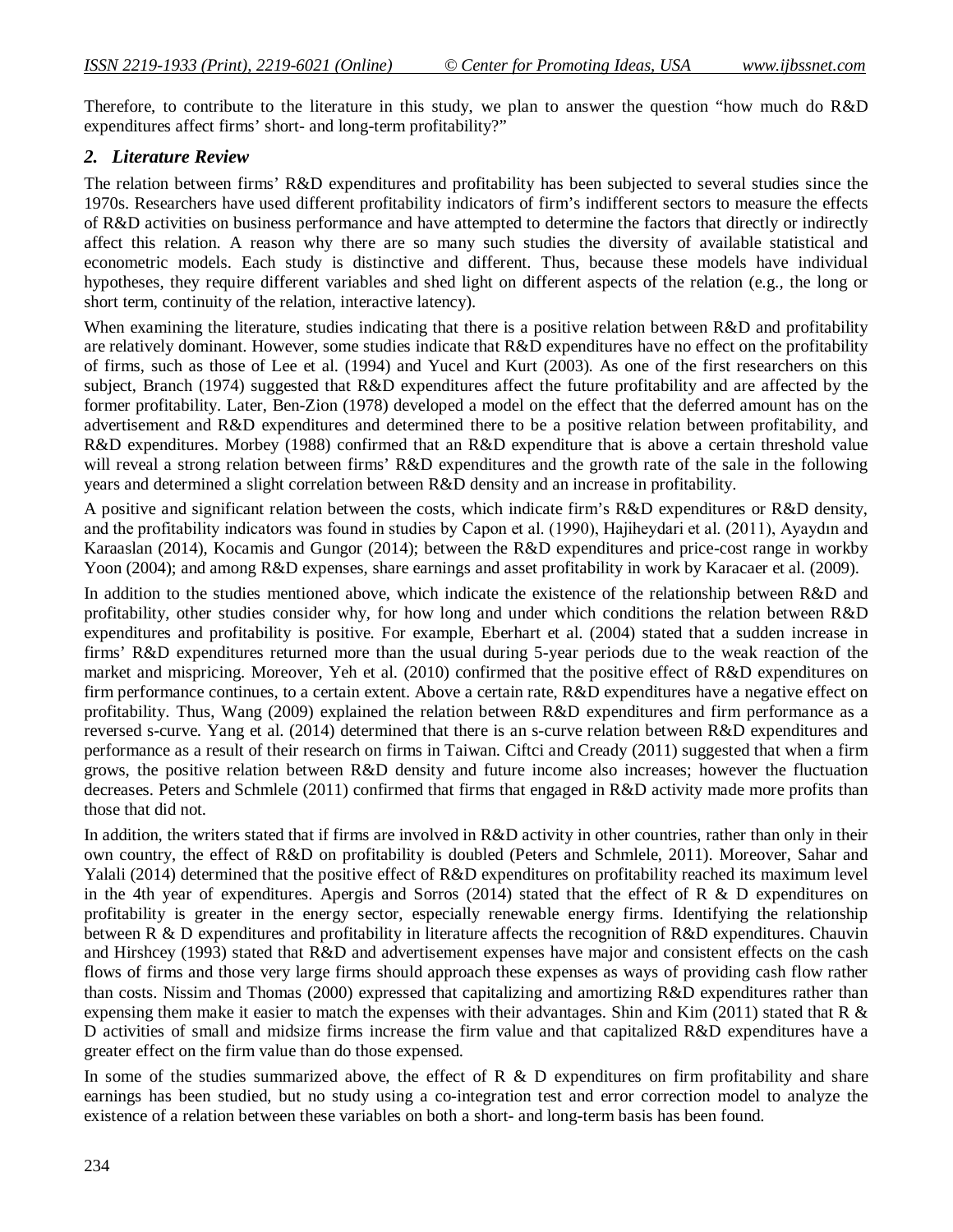Moreover, it is confirmed that this subject has not been studied with data from a long time period in Turkey. Thus, in this study, we plan to search for an answer to 'how do R&D expenditures affect the long- and short-term profitability of a firm?' in an attempt to contribute to the literature.

## *3. Data and Methodology*

The population of this study consists of firms in the manufacturing sector whose shares were registered to the Istanbul Stock Exchange (BIST) in 1998-2012. The scope of the study is limited to these firms because accurate data can be acquired from firms registered in BIST in specific years, because manufacturing sector firms are more numerous than many other sectors' firms, and because this sector places more importance on R&D expenditures due to its structure. The data used in this study are acquired from firms' annual financial statements. In the model, the short term means a 12-monthterm, and the long term means a term longer than12 months. In 2012, there were 178 firms registered to the BIST manufacturing sector. However, only 46 of these spent R & D expenditures regularly between 1998 and 2012. The data on these firms were compiled using the Finnet Financial Analysis Program. The information about R & D expenditures was acquired from R & D costs, which is a part of the operating expenses listed on income statements. The net profit for the period, operating profit (ordinary profit), and gross real operating profit were used to refer to profitability in this study. *Gross real operating profit* was used to examine the effect of R & D expenses on firms' sales; *operating profit* was used to determine the contribution of R & D expenditures to firms' main and subsidiary activities; and *net profit for the period* was used to observe the effect of R & D expenditures on the final profitability of firms. Descriptions of variables are included in Table 1.

| <b>Type of Variables</b>    | Code        | <b>Definition</b>                |
|-----------------------------|-------------|----------------------------------|
| <b>Independent Variable</b> | R & D       | <b>R</b> & <b>D</b> expenditures |
|                             | <b>NPp</b>  | Net profit for the period        |
| <b>Dependent Variables</b>  | <b>OP</b>   | <b>Operating profit</b>          |
|                             | <b>GROP</b> | Gross real operating profit      |

**Table 1: Summary of Variables**

Error correction models were utilized to determine the effects of firms' R & D expenditures on their profit in both the short and long term. First, the stability of the data sets was investigated with "Levin, Lin, Chu (LLC)", "Im, Pesaran, Shin (IPS)", and "Breitung" tests, which are commonly used in the literature. Once the stationary order was defined, we followed the methodology of the Pedronico-integration test, which was shaped following the theoretical framework of Engle-Granger and Johansen tests, to investigate the long-run co-integrated relationship between each pair of variables. The basic equation for the Pedroni test is as follows:

$$
y_{it} = \alpha_i + \delta_i t + \beta_{1i} x_{1i, t} + \beta_{2i} x_{2i, t} + \dots + \beta_{mi} x_{mi, t} + e_{it}
$$
 (1)

fori = 1,……,N; t = 1,……,T; where N refers to the number of individual members or firms in the panel and T refers to the number of observations over time.  $\alpha$  refers to entity effect, and δ refers to time effect. If y and x are I(1) and integrated, the structure of estimated residuals is as follows;

$$
e_{it}=p_ie_{it-1}+u_{it} \hspace{10pt}(2)
$$

The Pedroni test consists of seven different sub-statistics to test panel data co-integration. Four of them are based on the "within" dimension, and three of them are based on the "between" dimension. Each subtest has same null hypothesis that "there is no co-integration between the variables". However, the specification of the alternative hypothesis is different for the "within" and "between" dimensions. Whereas the alternative hypothesis is  $pi = p <$ 1 for all i on the within sub-tests, it is pi < 1 for all i on the between dimension (Pedroni, 1999).

The relationship between two co-integrated variables in both the short and long term can be identified usingpanel error correction models (PECM). The Mean Group Estimator (MGE), developed by Pesaran and Smith (1995), provides unit estimates in both the short and long run because it assumes that parameters are always heterogeneous. However, the Pooled Mean Group Estimator (PMGE), developed by Pesaran, Shin and Smith (1999) assumes that parameters are homogeneous in the long run. Therefore, this test provides estimates according to all units only in the short run. We also use the Hausman specification test to choose between the MGE and the PMGE estimators.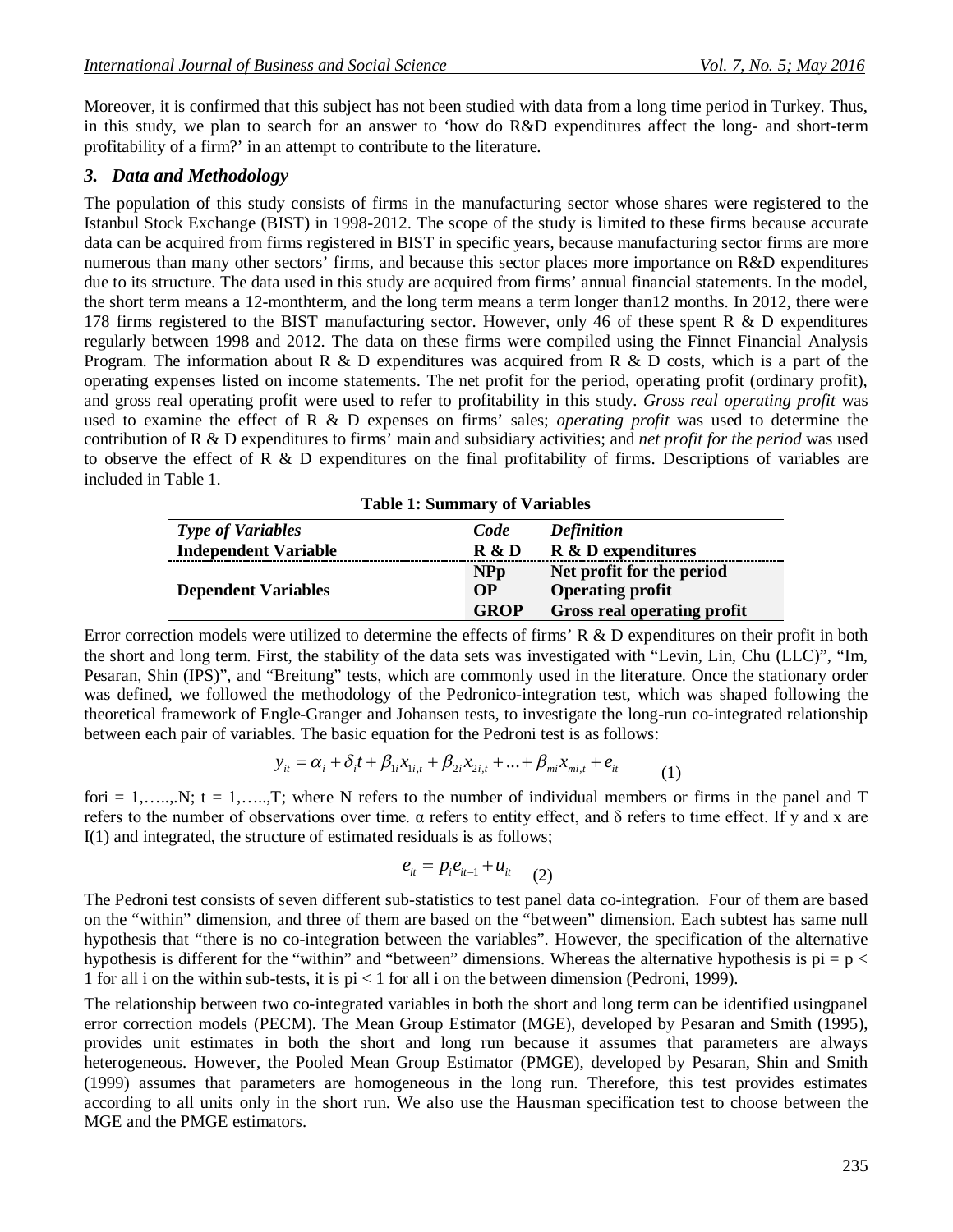The null hypothesis of the Hausman test is that there is no systematic difference between the long-run coefficients of two estimators. If the null hypothesis cannot be rejected, the PMGE will be preferred. However, if it is rejected, the results show that panel units are heterogeneous in both the short and long run (Tatoglu, 2012).

# *4. Empirical Evidence*

During the analysis, the relations between R & D expenditures and profitability were studied within the context of both the short and long term to examine how and in which direction R & D expenditures affect the profitability of firms. In this way, ourmain hypothesis, "There is a significant relation between the R  $\&$  D expenditures of firms and their profitability level," was developed. Here,  $\overline{R} \& D$  expenditures reflect the current expenses for R  $\& D$ activities of each firm between 1998 and 2012. In contrast, Net Profit for the Period, Operating Profit and Gross Real Operating Profit were addressed to measure the profitability level of firms. Thus, three sub-hypothesis reflecting the main hypothesis have been formed:

H<sub>1</sub>: "There is a significant relation between the R & D expenditures of firms and Net Profit for the Period."

 $H_2$ : "There is a significant relation between the R & D expenditures of firms and Operating Profit."

H<sub>3</sub>: "There is a significant relation between the R & D expenditures of firms and Gross Real Operating Profit." These hypotheses were formulated using the functional relations below:

Net Profit for the Period= f ( $R \& D$  expenditures, Other Factors) (a) Operating Profit= f (R & D expenditures, Other Factors) (b) Gross Real Operating Profit=  $f(R & D$  expenditures, Other Factors) (c)

To examine these functional relations, three different econometric models with different dependent variables were formed:

$$
Y_{it} = \beta_0 + \beta_1 X_{it} + u_{it}
$$
 (3)

 $i = 1, \ldots, 46$  (46 Firms),  $t = 1, \ldots, 15$  (1998-2012)

In equation number (3),  $X$  stands for  $R \& D$  expenditures of firms,  $Y$  stands for net profit for the period for Model 1; operating profit for Model 2; and gross real operating profit for Model 3. "i" stands for each of the 46 firms, and "t" stands for each year from1998-2012.

The analysis primarily examined whether the variables that are addressed contain unit roots. The results of the Levin, Lin and Chu (LLC), Breitung and Im, Pesaran and Shin (IPS) stability tests performed on the "R & D" independent variable and "NPp, OP and GROP" dependent variables, are presented in Table 2. As shown in Table 2, neither the R & D expenditures variable nor other variables are unstable on the level  $[I(0)]$ . Thus, the null hypothesis built as "serials have unit roots" could not be rejected on all tests. To make these variables stable, first differences were taken. The test results show that the variables do not contain unit roots on their first differences [I(1)]. In other words, they have become stable ( $p<0.01$ ).

|             |           | Levin, Lin & Chu   |         | <b>Breitung</b>        |           | Im, Pesaran&Shin        |  |
|-------------|-----------|--------------------|---------|------------------------|-----------|-------------------------|--|
|             | I(0)      | I(1)               | I(0)    | I(1)                   | I(0)      | I(1)                    |  |
| R & D       | $-1.2536$ | $-15.3178^{\circ}$ | 3.7862  | $-3.5513^{\circ}$      | $-0.1802$ | $-10.2325^{\text{a}}$   |  |
| <b>NPp</b>  | $-1.9710$ | $-23.2653^{\circ}$ | 0.0491  | $-9.1001^{\text{a}}$   | $-1.0022$ | $-18.0216^a$            |  |
| <b>OP</b>   | $-1.6937$ | $-21.0153^{\circ}$ | 0.2061  | $-7.0847$ <sup>a</sup> | $-1.5774$ | $-16.8662$ <sup>a</sup> |  |
| <b>GROP</b> | 0.5722    | $-11.1176^a$       | 1 2572. | $-2.8206^a$            | $-0.6076$ | $-7.76042$ <sup>a</sup> |  |

| <b>Table 2: Results of Unit Root Tests</b> |  |  |
|--------------------------------------------|--|--|
|--------------------------------------------|--|--|

**\*a, b, and c indicate levels of significance at 1 percent, 5 percent and 10 percent, respectively.**

**Source:** Authors' estimations.

The second phase of the study examined whether there is a co integrated relation between R & D expenditures that become stable on the same level and NPp, OP and GROP, based on the Pedroni Co integration Test.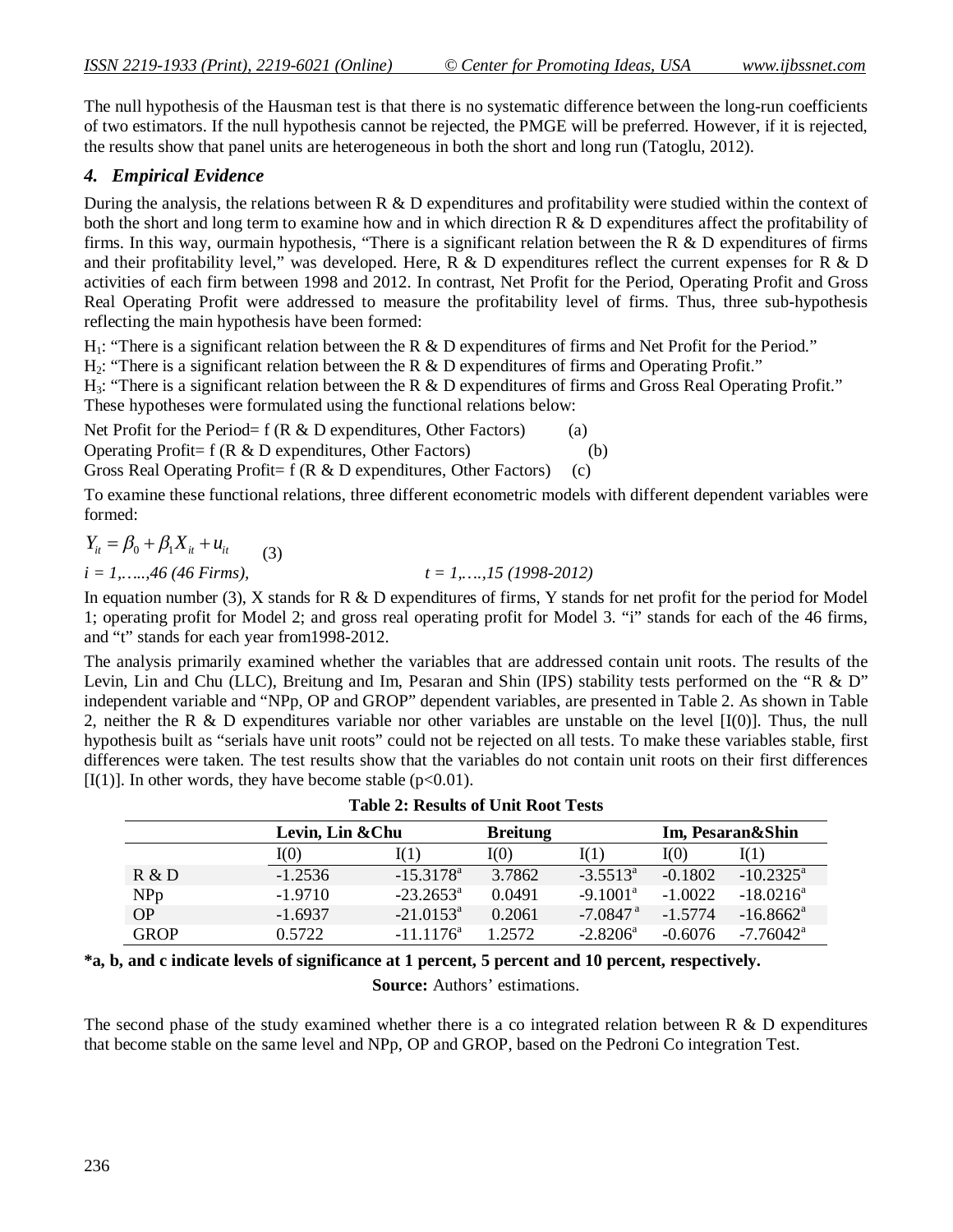|                | Within           |                      |                         |                                                                                           | <b>Between</b>             |                                                           |
|----------------|------------------|----------------------|-------------------------|-------------------------------------------------------------------------------------------|----------------------------|-----------------------------------------------------------|
|                | Panel v          |                      |                         |                                                                                           |                            | Panel rho Panel PP Panel ADF Group rho Group PP Group ADF |
| $R & D - NPp$  | $1.7022^{\circ}$ | $-4.8183^{\circ}$    |                         | $-11.7035^a$ $-11.7758^a$ $ 4.0922$ $-1.5663^c$ $-6.7098^a$                               |                            |                                                           |
| $R & D - OP$   | $1.5216^b$       | $-2.6142^{\text{a}}$ |                         | $-8.6622^{\circ}$ $-11.3792^{\circ}$ $\vert 4.2684 \; -1.3864^{\circ} \; -6.5512^{\circ}$ |                            |                                                           |
| $R & D - GROP$ | $-1.8510^{b}$    | $-3.2606^{\circ}$    | $-4.8471^a$ $-1.2231^a$ |                                                                                           | $-0.3128 - 6.4874^{\circ}$ | $-3.5652^{\circ}$                                         |

|  |  |  | <b>Table 3: Results of Panel Cointegration Tests</b> |  |
|--|--|--|------------------------------------------------------|--|
|--|--|--|------------------------------------------------------|--|

**\*a, b, and c indicate levels of significance at 1 percent, 5 percent and 10 percent, respectively.**

**Source:** Authors' estimations.

Table 3 shows that according to the test results, except for "Group rho", the  $H_0$  hypothesis, which proposes that there is no co integrated relation among all of the variables addressed, is rejected ( $p<0.01$ ;  $p<0.05$ ;  $p<0.10$ ). Accordingly, it can be said that there is a co integrated relation between R & D expenditures and the main variables, with business profits shown in the long term. Therefore, it can be assumed that R & D and other variables in different models are I(1) and co integrated. The error terms should be I(0) for all firms, and the terms are independently distributed across all times. In the case where the maximum length of latency is one unit for all variables, as occurs in model (3) and as Pesaran et al. (1999) state in ARDL (1,1), the latency can be formulated as

$$
Y_{it} = \gamma_i + \lambda_i Y_{i,t-1} + \delta_{0i} X_{it} + \delta_{1i} X_{i,t-1} + \varepsilon_{it}
$$
 (4)

The error correction model is

$$
\Delta Y_{it} = \Phi_i (Y_{i,t-1} - \hat{\theta}_{0i} - \hat{\theta}_{1i} X_{i,t-1}) + \delta_{1i} X_{i,t} + \varepsilon_{it} \tag{5}
$$

Here,  $\phi_i = - (1 - \lambda_i), \hat{\theta}_{0i} = \frac{\gamma_i}{1 - \lambda_i}$  $rac{\gamma_i}{1-\lambda_i}$ ,  $\hat{\theta}_{1i} = \frac{\delta_{0i} + \delta_{1i}}{1-\lambda_i}$  $\frac{\partial u + \partial u}{\partial t}$  (Y variable symbolized in Model 1: Net profit for the period, in

Model 2: Operating Profit, in Model 3: Gross Real Operating Profit, X variable symbolizes R & D expenditures in each model).

The MGE and the PMGE from the panel error correction models were used to determine the short- and long-term directions of the relation between R & D expenditures and indicators of different firms' profitabilities. Table 4 shows the results of the MGE and the PMGE when examining the short- and long-term relations between R & D and NPp, OP and GROP. As mentioned above, the main difference between these estimators is based on whether the long-term parameters are different according to the units in the data set. Thus, whereasthe MGE estimates different long-term parameters for each firm, the PMGE estimates a joint long-term parameter for all of the firms in the sample. For each data set that is analyzed, the Hausman test was performed to determine which estimator provides the most valid and efficient results. As observed from the Hausman test results presented in Table 4, the null hypothesis built as "There is nosystematic difference between the long-term coefficients acquired from two estimators" cannot be rejected. Thus, the results of the PMGE creating a joint long term-parameter for firms in the data set are valid and consistent.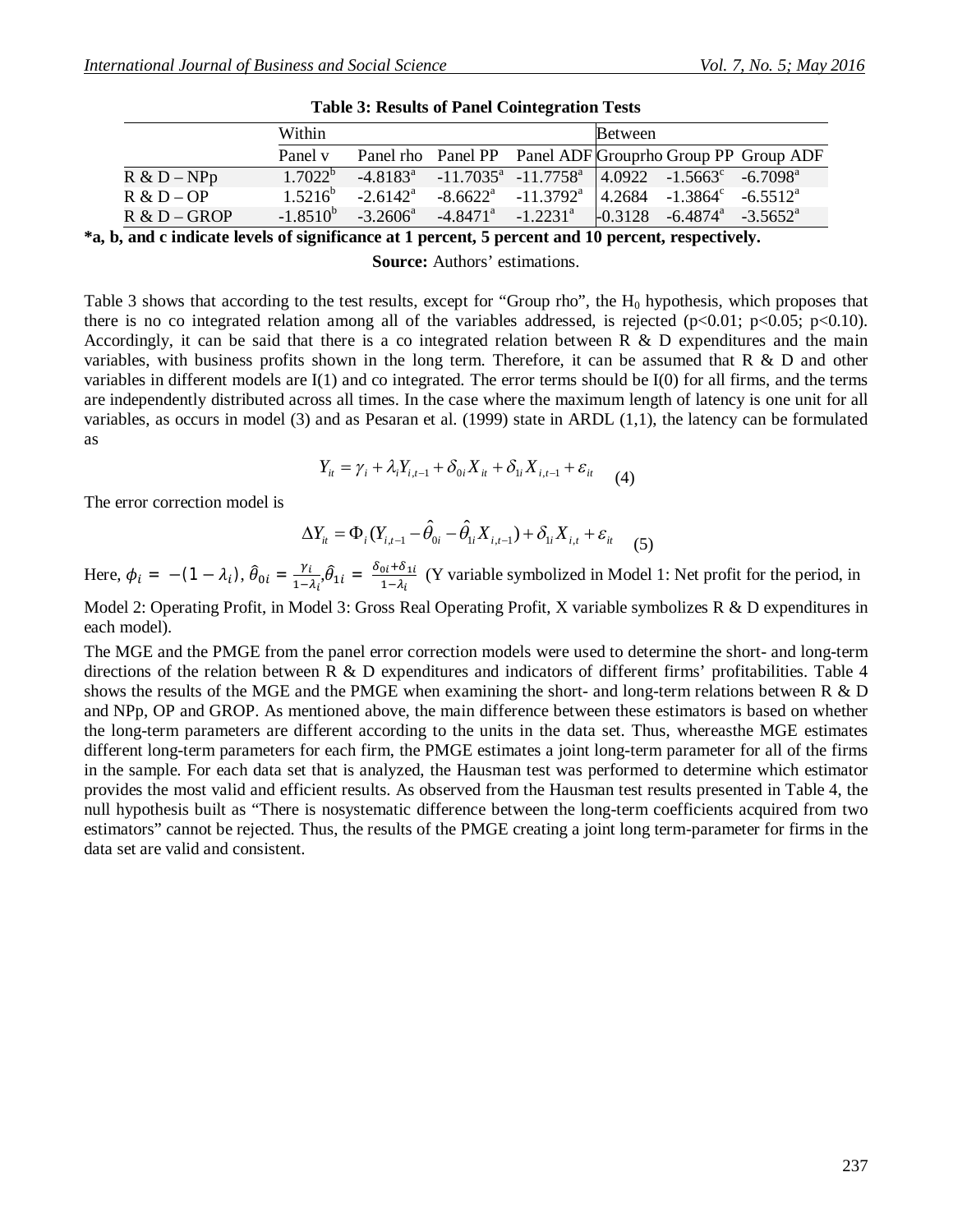|                                     | Model 1                  | Model 2                  | Model 3                 |
|-------------------------------------|--------------------------|--------------------------|-------------------------|
|                                     | $Y = NPp$                | $Y = OP$                 | $Y = GROP$              |
| Results of MeanGroupEstimator       |                          |                          |                         |
| $R \& D$ (Long Term)                | 9.161686                 | $20.90355^{b}$           | $107.6434^c$            |
| Errorcorrectionterm $(\phi)$        | $-.8623833a$             | $-.7806627$ <sup>a</sup> | $-.525085$ <sup>a</sup> |
| $R \& D_{-1}(Short Term)$           | $-11.01113$              | $-12.8389$               | $-18.84165$             |
| Constant                            | 3383157                  | 11200000                 | 26500000                |
| LogLikelihood                       |                          | $\overline{\phantom{a}}$ |                         |
| Results of PooledMeanGroupEstimator |                          |                          |                         |
| $R \& D$ (Long Term)                | 1.393082 <sup>a</sup>    | $2.37518^{a}$            | $10.19964^a$            |
| Errorcorrectionterm $(\phi)$        | $-.6778585$ <sup>a</sup> | $-.6146548a$             | $-.3310764^a$           |
| $R \& D_{-1}(Short Term)$           | $-5.110817$              | $-171509$                | $-108716$               |
| Constant                            | 13700000                 | 13700000                 | 32700000                |
| LogLikelihood                       | 687,038                  | $-11424.87$              | $-11542.38$             |
| Number of Observation               | 644                      | 644                      | 644                     |
| Number of Group                     | 46                       | 46                       | 46                      |
| <b>Results of Hausman Test</b>      |                          |                          |                         |
| chi <sub>2</sub>                    | 0.94                     | 3.99                     | 2.44                    |
| $p >$ chi2                          | 0.3326                   | 0.0458                   | 0.1180                  |

#### **\*a, b, and c indicate levels of significance at 1 percent, 5 percent and 10 percent, respectively. Source:** Authors' estimations.

According to the PMGE results, there is a long-run relationship between R & D expenditure and dependent variables that are changed by models. These results show that for a one-unit increase in R & D expenditures, the gross profit will increase by 10.19 units, the net operating income will increase by 2.37 units and the net income will increase by 1.39 units. Therefore, firms' R & D activities have a significant and positive effect on their profitability.

### *5. Conclusion*

In today's market conditions, firms are paying more attention to R  $\&$  D expenditures every day to gain a competitive advantage. Although it is not possible to observe the direct effects of R & D expenditures (unlike the purchase of a fixed asset), statistical methods can help us measure their impact, especially on income statement items.

This study assumed that profit is one of the most important financial performance indicators, and it was designed to show the short- and long-term effects of R & D expenditures on firms' three most important profit indexes. This research has resulted in two major findings. First,  $\overline{R} \& D$  expenditures have no statistically significant effect on firms' gross profit, net operating income, or net income in the short term. Second, we conclude that R & D expenditures have a statistically significant, positive and strong effect on these profits in the long term. In other words, for firms that are listed in the BIST manufacturing sector between 1998 and 2012, continuous investment in R & D was found to have a positive impact on gross profit, net operating income and net income. These results support theories claiming that  $R \& D$  expenditure effects would occur in the long term.

According to our research, for each one-unit increase in R & D expenditures, the gross profit will increase by 10.19 units. This effect maybe the result of a sales increase due to customers seeing a new product, lower manufacturing costs due to a new technology, or the combined effects of both. As noted above, R & D expenditures also have a positive effect on firms' operating income in the long term. For each one-unit increase in R & D expenditures, the operating income will increase by 2.37 units. The reasons for the decrease in the effect of R & D on profits from 10.19 to 2.37 may include the following: because firms deduct R & D expenditures from gross profit when calculating net operating income, an increase in R & D expenditures will increase the expenses and cause operating income to be reduced. In addition, due to the increase in firms' sales, "general management and marketing, selling and distribution expenses" will also increase, thus weakening the effect of the R & D expenditures' contribution.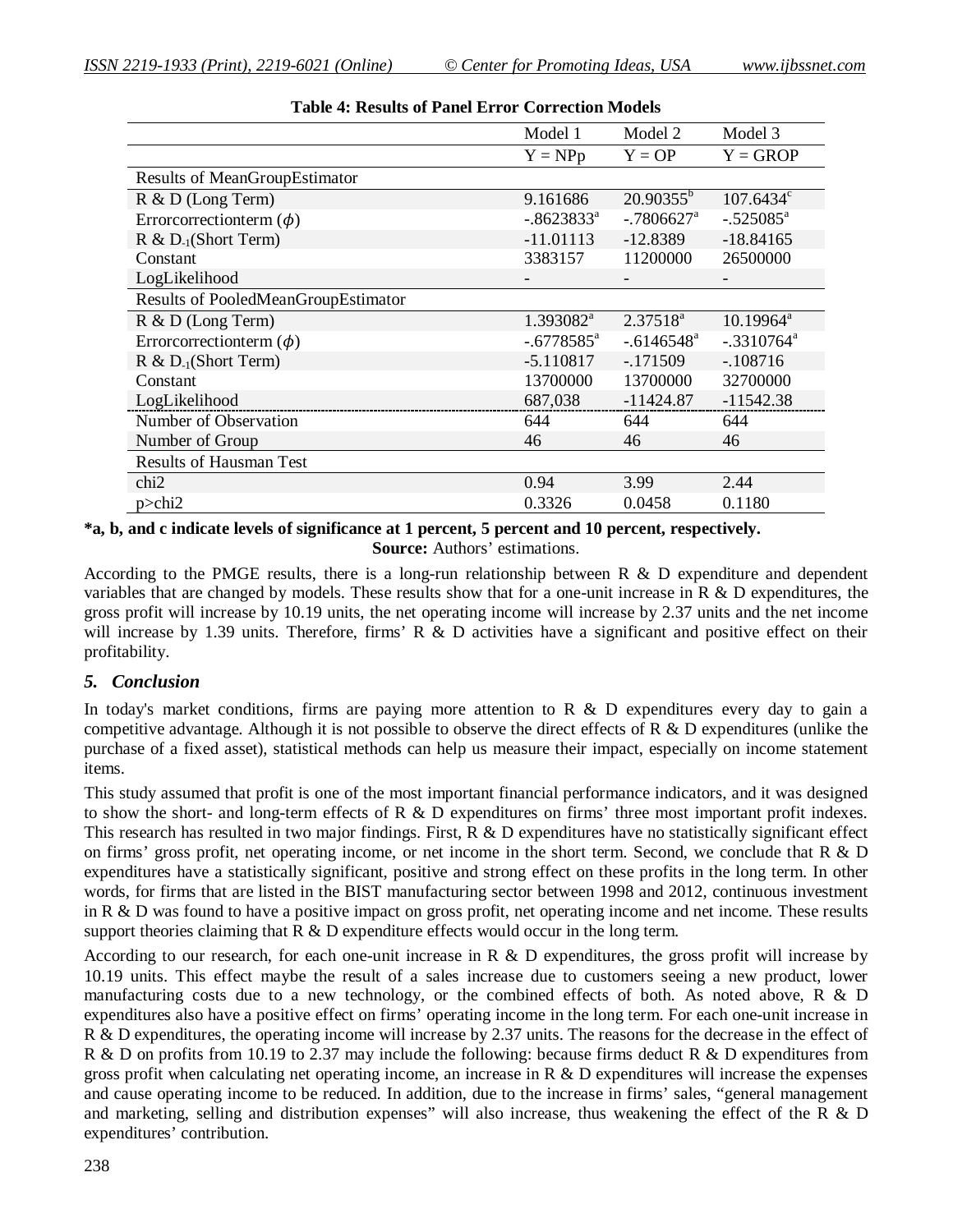Similarly, we determined the long-term positive effect of R & D expenditures on the total net income. A one-unit increase in R & D expenditures results in a 1.39 unit increase in total net income. By examining these values, we conclude that the inclusion of non-operating gains and losses in operating income causes a decrease in the effect of R & D expenditures on profitability.

BIST manufacturing sector firms that prioritize R  $\&$  D expenditures and are continuously investing in R  $\&$  D can see results in the long term. Thus, when evaluating future profit levels, financial analysts can expect increased profits for firms that value R & D investments. Although this study's results support the literature on R & D profit relationships, this subject can still be examined in other studies. Different samples and econometric models could be used, and researchers could study related questions such as "How long are the effects of R & D expenditures likely to continue?" or "Do R & D expenditures have a greater effect on increasing income or reducing costs?.

#### *References*

- Aghion, P. and Howitt, P. (1992).A model of growth through creative destruction, *Econometrica,* 60 (2), 323 351.
- Ayaydın, H. and Karaaslan, I. (2014). The effect of research and development investment on firms' financial performance: evidence from manufacturing firms in Turkey, *The Journal of Knowledge Economy and Knowledge Management*, 9 (1), 23 - 39.
- Apergis, N. and Sorros, J. (2014). The role of R & D expenses for profitability: evidence from U.S.fossil and renewable energy firms, *International Journal of Economics and Finance*, 6(3), 8 - 15.
- Ben-Zion, U. (1978). The investment aspect of nonproduction expenditures: an empirical test, *Journal of Economics and Business*, 30, 224 - 229.
- Branch, B. (1974). Research and development activity and profitability: a distributed lag analysis, *Journal of Political Economy*, 82 (5), 999 - 1011.
- Cameron, G. (1996). Innovation and economic growth http://http://eprints.lse.ac.uk/20685/ (Accessed 18 March 2015)
- Capon, N., Farley, J. U. and Hoenig, S. (1990). Determinants of financial performance: a meta-analysis, *Management Science*, 36(10), 1143 - 1159.
- Chauvin, K. W. and Hirshcey, M. (1993).Advertising, R & D expenditures and the market value of the firm, *Financial Management*, 22 (4), 128 - 140.
- Chen, P. C., Chan, W. C., Hung, S. W., Hsiang, Y. J., and Wu, L. C. (2015). Do R & D expenditures matter more than those of marketing to company performance? The moderating role of industry characteristics and investment density. *Technology Analysis & Strategic Management*, 1-12.
- Ciftci, M. and Cready, W. M. (2011). Scale effects of R & D as reflected in earnings and returns, *Journal of Accounting and Economics,* 52, 62 – 80.
- Cucculelli, M., and Bettinelli, C. (2015). Business models, intangibles and firm performance: evidence on corporate entrepreneurship from Italian manufacturing SMEs, *Small Business Economics*, 45(2), 329-350.
- Eberhart, A. C., Maxwell W.F. and Siddique, A. R. (2004). An examination of long-term abnormal stock returns and operating performance following R & D increases, *The Journal of Finance*, 59 (2), 623 - 650.
- Grossman, G.M. and Helpman, E. (1990).Comparative advantage and long-run growth, *The American Economic Review*, 80(4), 796 - 815.
- Guan, J., Zuo, K., Chen, K., and Yam, R. C. (2016). Does country-level R & D efficiency benefit from the collaboration network structure?.*Research Policy*, 45(4), 770-784.
- Hajiheydari, A., Dastgir, M. and Soltani, A. (2011).The effect of research and development costs on the profitability of pharmaceutical companies, *Interdisciplinary Journal of Contemporary Research in Business*, 3 (8), 914 - 918.
- Hausman, J. A. (1978). Specification tests in econometrics, *Econometrica*, 46(6), 1251 -1271.
- Karacaer, S., Aygun, M. and Ic, S. (2009). The effect of research and development costs on firm performance: an investigation on Istanbul Stock Exchange, *World of Accounting Science*, 11 (2), 65 - 86.
- KocamisU., T. and Gungor, A. (2014). R & D expenditure in Turkey and effect of R & D expenditure on profitability in technology sector: Borsa Istanbul example, *Maliye Dergisi* (166), 127 - 138.
- Lee, J., Lee R.C. and Zahra, S. A. (1994).Dynamics of competition in global high technology industries, *Journal of Euromarketing*, 3 (3-4), 77 - 98.